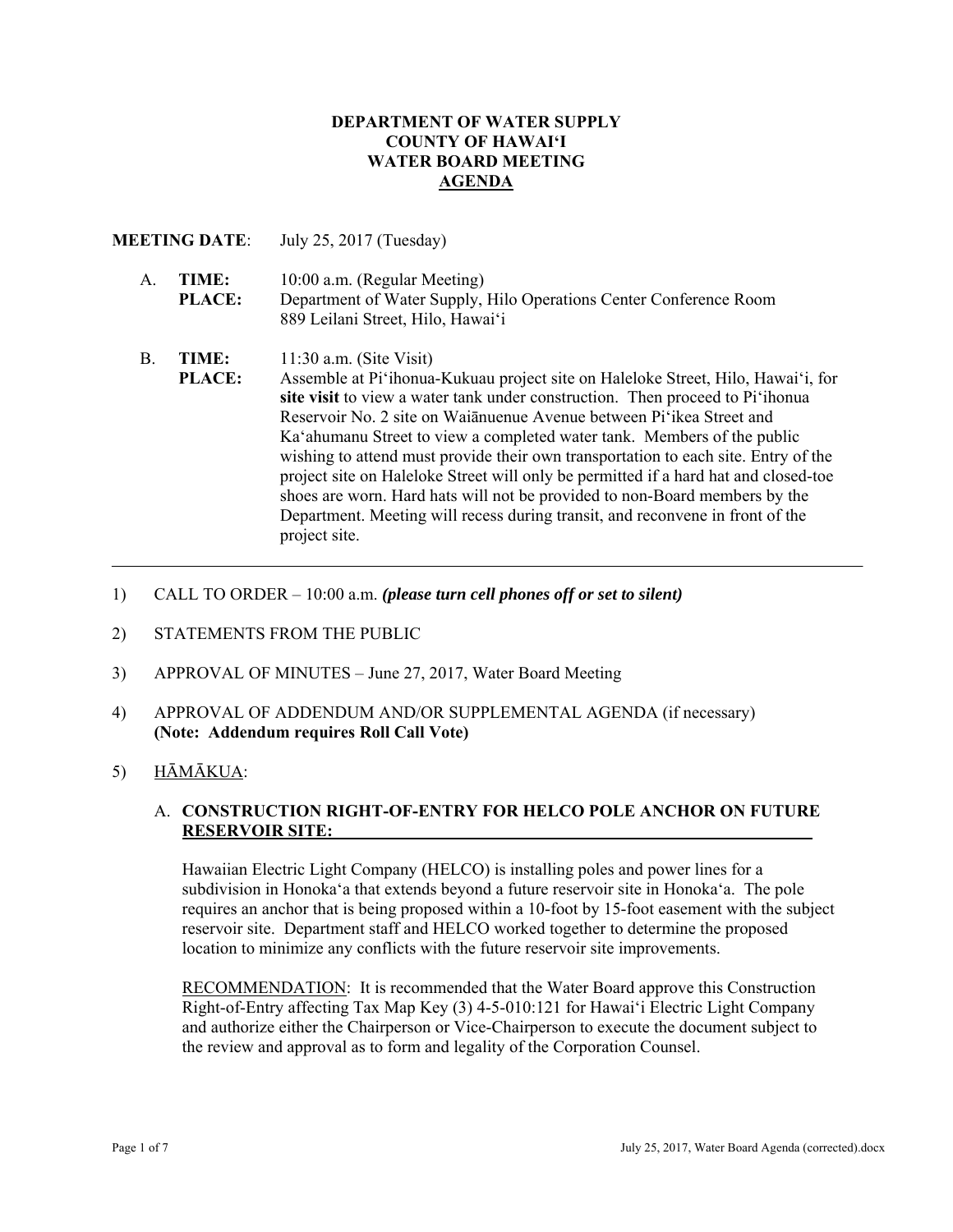## 6) SOUTH KOHALA:

### A. **JOB NO. 2010-964, WAIMEA WATER TREATMENT PLANT COMPLIANCE UPGRADES PHASE 2 – TIME EXTENSION:**

The contractor, Bodell Construction Company, submitted a request for contract time extension of 232 calendar days. This is the third time extension for this project.

| Ext.                                |             |            | Days       |                                                                                                                                                                                                                                                                                                |
|-------------------------------------|-------------|------------|------------|------------------------------------------------------------------------------------------------------------------------------------------------------------------------------------------------------------------------------------------------------------------------------------------------|
| #                                   | From (Date) | To (Date)  | (Calendar) | Reason                                                                                                                                                                                                                                                                                         |
|                                     | 03/21/2017  | 06/11/2017 | 82         | Additional work required to reroute<br>unforeseen underground utilities<br>discovered during earthwork<br>excavation.                                                                                                                                                                          |
| $\mathfrak{D}$                      | 06/11/2017  | 08/10/2017 | 60         | DWS's direction to delay demolition<br>of basins #3 and #4 (36 calendar days),<br>additional work to excavate unsuitable<br>soils from under the building's<br>footprint (10 calendar days), and<br>additional work caused by inclement<br>weather - Hurricane Madeline (14<br>calendar days). |
| 3                                   | 08/10/2017  | 02/13/2018 | 187        | DWS's direction to delay the work<br>requiring a shutdown of the existing<br>water treatment plant (154 calendar<br>days), additional work due to Fire<br>Department's fire protection<br>requirements (30 calendar days), and<br>delays caused by inclement weather (3)<br>calendar days).    |
| Total Days (including this request) |             | 329        |            |                                                                                                                                                                                                                                                                                                |

Staff has reviewed the request and is recommending approval of 187 calendar days, per the Department's General Requirements and Covenants.

RECOMMENDATION: It is recommended that the Board grant this contract time extension of 187 calendar days to Bodell Construction Company, for JOB NO. 2010-964, WAIMEA WATER TREATMENT PLANT COMPLIANCE UPGRADES PHASE 2. If approved, the contract completion date will be extended from August 10, 2017, to February 13, 2018.

# 7) NORTH KONA:

### A. **JOB NO. 2017-1062, KALAOA #1 DEEPWELL REPAIR:**

This project consists of paying for all labor, materials, tools and equipment necessary for the replacement of the existing deep well submersible pump and motor, power cable and all appurtenant materials, such as cable guards, strapping, etc; chlorination and testing of the well and pumping assembly; and electrical work; in accordance with the specifications.

Bids for this project were opened on June 15, 2017, at 2:00 p.m., and the following are the bid results: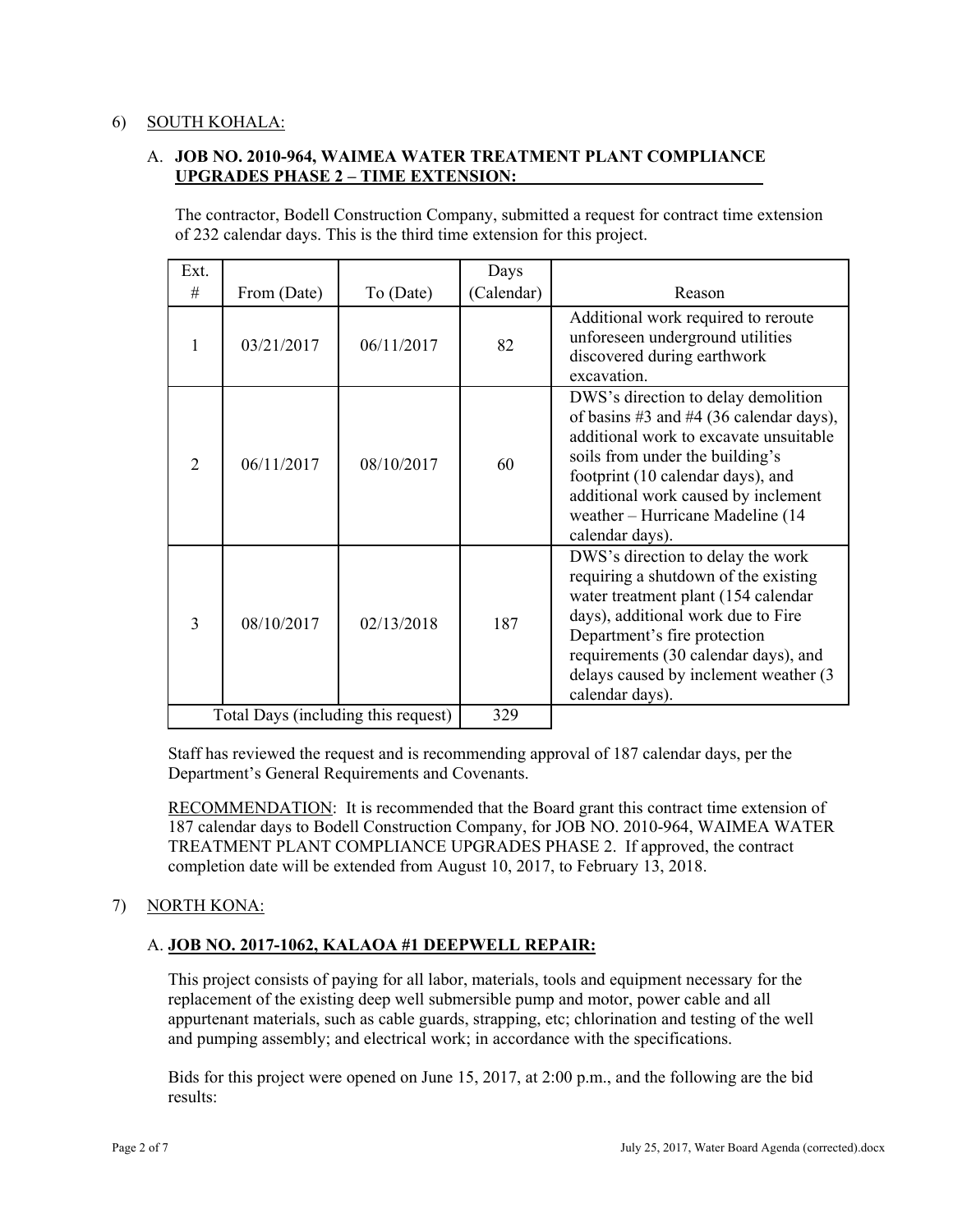| Bidder                               | <b>Bid Amount</b> | <b>Adjusted Bid Amount</b><br>(for purposes of bid award) $*$ |
|--------------------------------------|-------------------|---------------------------------------------------------------|
| Beylik Drilling & Pump Service, Inc. | \$897,850.00      | \$852,957.50                                                  |
| George M. Oye, Inc.                  | \$898,833.00      |                                                               |

\*Bids were adjusted (for the purposes of award) to provide credits for use of Hawai'i Products and participation in the State Apprenticeship Program, in accordance with Hawai'i Administrative Rules.

#### Project Costs:

| 1) Low Bidder (Beylik Drilling & Pump Service, Inc.) |                    | \$897,850.00 |
|------------------------------------------------------|--------------------|--------------|
| 2) Contingencies $(10.0\%)$                          |                    | \$ 89.785.00 |
|                                                      | <b>Total Cost:</b> | \$987,635.00 |

Funding for this project will be from DWS's CIP Budget under Deepwell Pump Replacement. The contractor will have 270 calendar days to complete this project. The Engineering estimate for this project was \$750,000.00.

This agenda item was deferred during the June 27, 2017, Water Board meeting.

RECOMMENDATION: It is recommended that the Board award the contract for JOB NO. 2017-1062, KALAOA #1 DEEPWELL REPAIR, to the lowest responsible bidder, Beylik Drilling & Pump Service, Inc., for their bid amount of \$897,850.00, plus \$89,785.00 for contingencies, for a total contract amount of \$987,635.00. It is further recommended that either the Chairperson or the Vice-Chairperson be authorized to sign the contract, subject to review as to form and legality by Corporation Counsel.

### B. **JOB NO. 2017-1067, HOLUALOA #2 BOOSTER A REPAIR:**

This project consists of furnishing all labor, materials, tools and equipment necessary to remove the existing booster pump assembly; install new booster pump assembly, and all appurtenant materials; chlorinate the suction can and pumping assembly; and complete an efficiency test; in accordance with the specifications.

Bids for this project were opened on July 13, 2017, at 2:00 p.m., and the following are the bid results:

| <b>Bidder</b>                                | <b>Bid Amount</b> |
|----------------------------------------------|-------------------|
| Derrick's Well Drilling & Pump Services, LLC | \$39,000.00       |
| Beylik Drilling & Pump Service, Inc.         | \$54,450.00       |

#### Project Costs:

| 1) Low Bidder (Derrick's Well Drilling & Pump Services, LLC) | \$39,000.00 |
|--------------------------------------------------------------|-------------|
| 2) Contingencies $(10.0\%)$                                  | \$ 3.900.00 |
| <b>Total Cost:</b>                                           | \$42,900.00 |

Funding for this project will be from DWS's CIP Budget under Deepwell Pump Replacement. The contractor will have 120 calendar days to complete this project. The Engineering estimate for this project was \$48,000.00.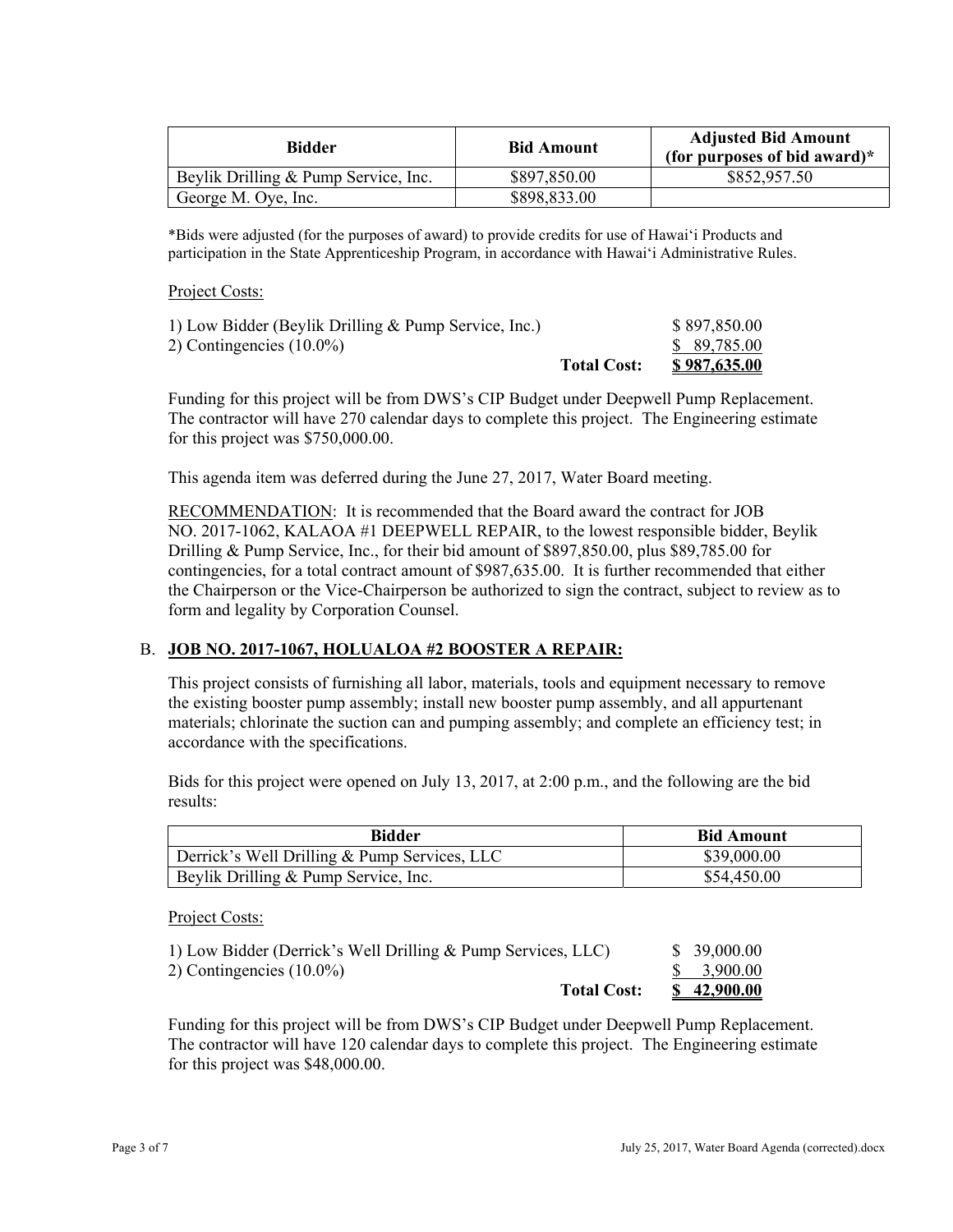RECOMMENDATION: It is recommended that the Board award the contract for JOB NO. 2017-1067, HOLUALOA #2 BOOSTER A REPAIR, to the lowest responsible bidder, Derrick's Well Drilling & Pump Services, LLC, for their bid amount of \$39,000.00, plus \$3,900.00 for contingencies, for a total contract amount of \$42,900.00. It is further recommended that either the Chairperson or the Vice-Chairperson be authorized to sign the contract, subject to review as to form and legality by Corporation Counsel.

# C. **JOB NO. 2017-1068, KAUMALUMALU BOOSTERS A & B REPAIR:**

This project consists of furnishing all labor, materials, tools and equipment necessary to remove the existing pumps, motors, and column assemblies; install two (2) vertical turbine pumps, vertical hollow shaft motors, discharge heads, and all appurtenant materials; chlorinate the suction cans and pumping assemblies; and complete an efficiency test; in accordance with the specifications.

Bids for this project were opened on July 13, 2017, at 2:30 p.m., and the following are the bid results:

| <b>Bidder</b>                                | <b>Bid Amount</b> |
|----------------------------------------------|-------------------|
| Derrick's Well Drilling & Pump Services, LLC | \$76,000.00       |
| Beylik Drilling & Pump Service, Inc.         | \$112,200.00      |

## Project Costs:

| 1) Low Bidder (Derrick's Well Drilling & Pump Services, LLC) | \$76,000.00  |
|--------------------------------------------------------------|--------------|
| 2) Contingencies $(10.0\%)$                                  | \$ 7.600.00  |
| <b>Total Cost:</b>                                           | \$ 83,600.00 |

Funding for this project will be from DWS's CIP Budget under Deepwell Pump Replacement. The contractor will have 150 calendar days to complete this project. The Engineering estimate for this project was \$101,000.00.

RECOMMENDATION: It is recommended that the Board award the contract for JOB NO. 2017-1068, KAUMALUMALU BOOSTERS A & B REPAIR, to the lowest responsible bidder, Derrick's Well Drilling & Pump Services, LLC, for their bid amount of \$76,000.00, plus \$7,600.00 for contingencies, for a total contract amount of \$83,600.00. It is further recommended that either the Chairperson or the Vice-Chairperson be authorized to sign the contract, subject to review as to form and legality by Corporation Counsel.

# 8) MISCELLANEOUS:

# A. **DEDICATION(S)**:

We received the following document for action by the Water Board. The water system has been constructed in accordance with the Department's standards and is in acceptable condition for dedication.

### **1. AMENDMENT TO GRANT OF EASEMENT**

Mohouli Senior Phase 2 Project Grantor: County of Hawai'i Affects Tax Map Key: (3) 2-4-001: 177 (portion) Lot 3-B1 Waiakea, South Hilo, Island of Hawai'i, Hawai'i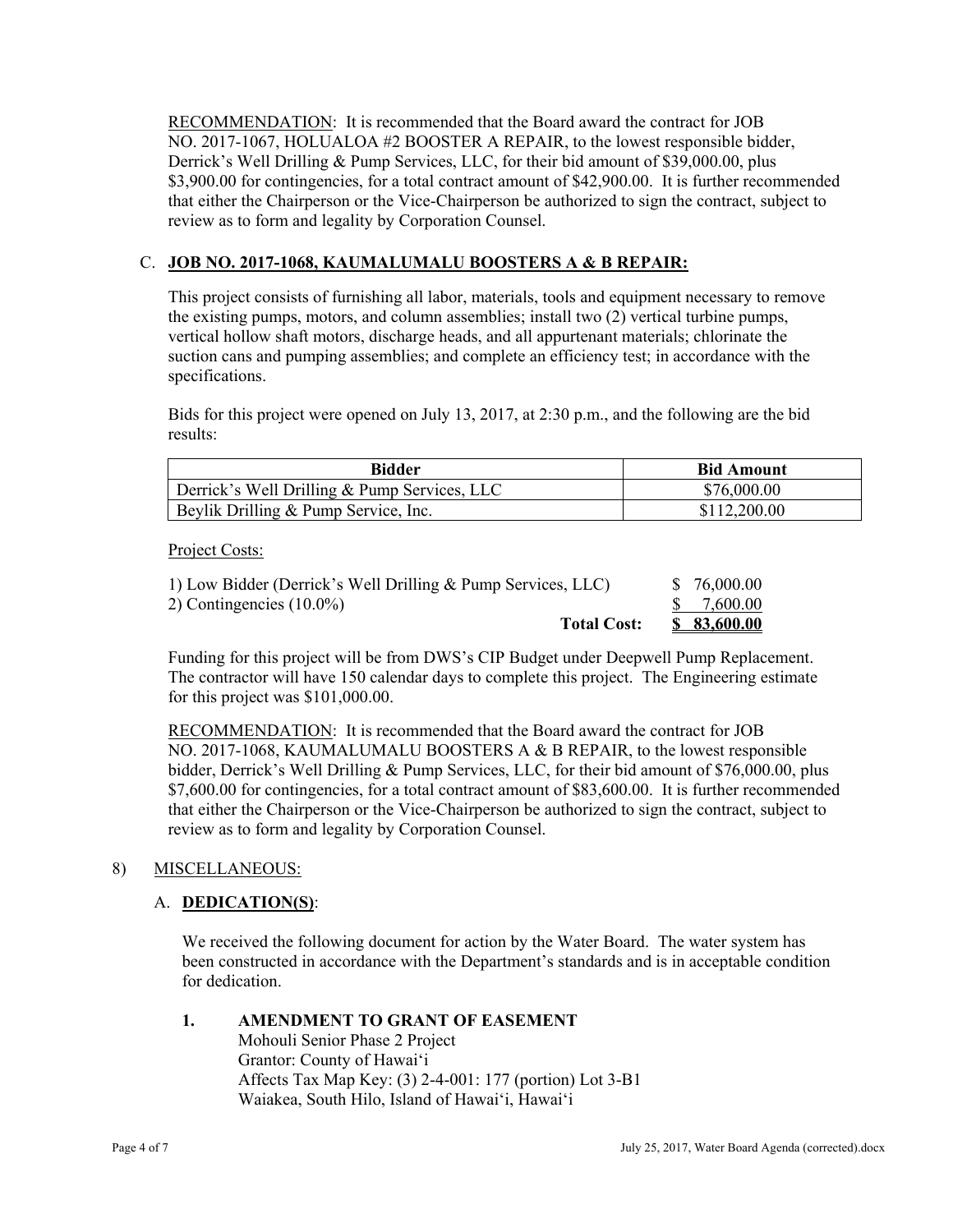RECOMMENDATION: It is recommended that the Water Board accept this document subject to the approval of the Corporation Counsel and that either the Chairperson or the Vice-Chairperson be authorized to sign the document.

## B. MATERIAL BID NO. 2017-01, FURNISHING AND DELIVERING PIPES, FITTINGS, **WATER METERS, FIRE HYDRANTS, BRASS GOODS, VALVES, ELECTRICAL SUPPLIES, ELECTRICAL EQUIPMENT, SCADA, WATER QUALITY EQUIPMENT, CHLORINATORS, MOTORS AND MISCELLANEOUS ITEMS FOR THE DEPARTMENT OF WATER SUPPLY STOCK:**

At the Water Board meeting on June 27, 2017, the Water Board deferred the award for Parts 14 and 15 to Badger Meter, Inc. dba National Meter & Automation pending tax clearance from Hawaii Compliance Express ("HCE"). Since that time, Badger Meter, Inc. dba National Meter & Automation has demonstrated compliance through HCE. Their bid for Parts 14 and 15 are as follows:

| Part 14 – Badger Recordall Series Meter Parts | \$4,264.60  |
|-----------------------------------------------|-------------|
| Part $15 - 1" - 2"$ Water Meters              | \$22,010.75 |

The contract period for Parts 14 and 15 is one year, from July 1, 2017, to June 30, 2018. The Parts are established price agreements for materials on an "As-Needed Basis."

RECOMMENDATION: It is recommended that the Board award the contract for Parts 14 and 15 to Badger Meter, Inc. dba National Meter & Automation for MATERIAL BID NO. 2017-01, FURNISHING AND DELIVERING PIPES, FITTINGS, WATER METERS, FIRE HYDRANTS, BRASS GOODS, VALVES, ELECTRICAL SUPPLIES, ELECTRICAL EQUIPMENT, SCADA, WATER QUALITY EQUIPMENT, CHLORINATORS, MOTORS AND MISCELLANEOUS ITEMS FOR THE DEPARTMENT OF WATER SUPPLY STOCK, on an as-needed basis, as listed above, and that either the Chairperson or the Vice-Chairperson be authorized to sign the contract, subject to review as to form and legality of the contract by Corporation Counsel. The contract period shall be from July 1, 2017, to June 30, 2018.

### C. **MATERIAL BID NO. 2017-08, FURNISHING AND DELIVERING SPARE DEEPWELL PUMP AND MOTOR SETS FOR HONOKŌHAU DEEPWELL AND HAWAIIAN OCEAN VIEW ESTATES DEEPWELL, AND REFURBISHING SPARE PUMP AND MOTOR SET FOR HALEKI'I DEEPWELL FOR THE DEPARTMENT OF WATER SUPPLY:**

Bids were received and opened on July 13, 2017, at 1:30 p.m., and the following are the bid results.

| <b>SECTION</b> | <b>DESCRIPTION</b>                                    | <b>Beylik Drilling and</b><br>Pump Service, Inc. | <b>Derrick's Well Drilling</b><br>and Pump Services, LLC |
|----------------|-------------------------------------------------------|--------------------------------------------------|----------------------------------------------------------|
|                | HONOKŌHAU DEEPWELL                                    | Non-Responsive                                   | Non-Responsive                                           |
| $\mathbf{2}$   | <b>HAWAIIAN OCEAN VIEW</b><br><b>ESTATES DEEPWELL</b> | \$77,000.00                                      | Non-Responsive                                           |
|                | HALEKI'I DEEPWELL                                     | \$75,000.00                                      | \$74,921.44                                              |

The estimated cost for the various pump and motor sets were as follows:

• Honokōhau Deepwell: \$215,000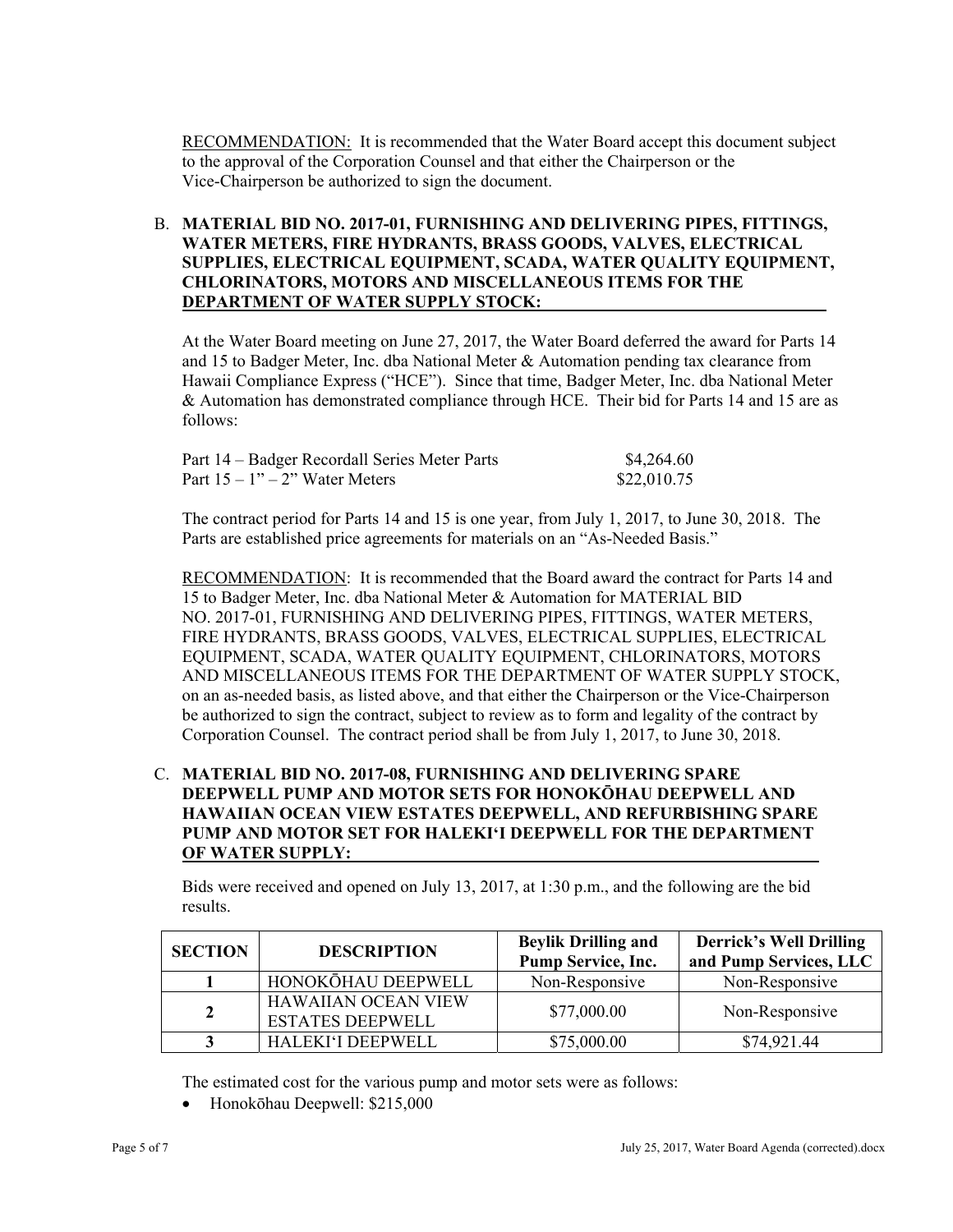- Hawaiian Ocean View Estates Deepwell: \$72,000
- Haleki'i Deepwell: \$80,000

RECOMMENDATION: It is recommended that the Board award the contract for MATERIAL BID NO. 2017-08, FURNISHING AND DELIVERING SPARE DEEPWEEL PUMP AND MOTOR SETS FOR HONOKŌHAU DEEPWELL, AND HAWAIIAN OCEAN VIEW ESTATES DEEPWELL AND REFURBISHING SPARE PUMP AND MOTOR SET FOR HALEKI'I DEEPWELL FOR THE DEPARTMENT OF WATER SUPPLY, by Sections to the following bidders for the amounts shown above, and that either the Chairperson of the Vice-Chairperson be authorized to sign the contract(s), subject to review as to form and legality of the contract(s) by Corporation Counsel.

## **Section 2 – Hawaiian Ocean View Estates Deepwell to Beylik Drilling and Pump Service, Inc.**

### **Section 3 – Haleki'i Deepwell to Derrick's Well Drilling & Pump Services, LLC.**

For Section 1 – Honokōhau Deepwell, no responsive, responsible bids were received. Staff will seek alternate methods of procurement per HAR 3-122-35 (b), in accordance with procurement rules.

### D. **RIGHT-OF-ENTRY AGREEMENT FOR PURPOSE OF CONDUCTING RESEARCH AND STUDIES ON GROUNDWATER IN AREAS INCLUDING DWS FACILITIES IN SOUTH KOHALA, NORTH KONA, AND SOUTH KONA:**

The University of Hawai'i, on behalf of the National Science Foundation (NSF), Experimental Program to Support Competitive Research (EPSCoR), is requesting access to DWS facilities to temporarily place recording instruments on DWS facilities in order to gather important data regarding the research and modeling of groundwater to address the issue of water sustainability. The 'Ike Wai project is being funded by a NSF grant and this is an excellent opportunity for the Department to partner with the project to gain much desired information regarding the sustainability of our resource.

RECOMMENDATION: It is recommended that the Water Board approve this Construction Right-of-Entry affecting various DWS owned and/or operated parcels to the University of Hawai'i and authorize either the Chairperson or Vice-Chairperson to execute the document subject to the review and approval of the Corporation Counsel.

# E. **MONTHLY PROGRESS REPORT**:

Submission of Progress Report of Projects by the Department. Department personnel will be available to respond to questions by the Board regarding the status/progress of any project.

# F. **REVIEW OF MONTHLY FINANCIAL STATEMENTS:**

Submission of financial statements and information relating to the financial status of the Department. Department personnel will be available to respond to questions by the Board relating to the financial status of the Department.